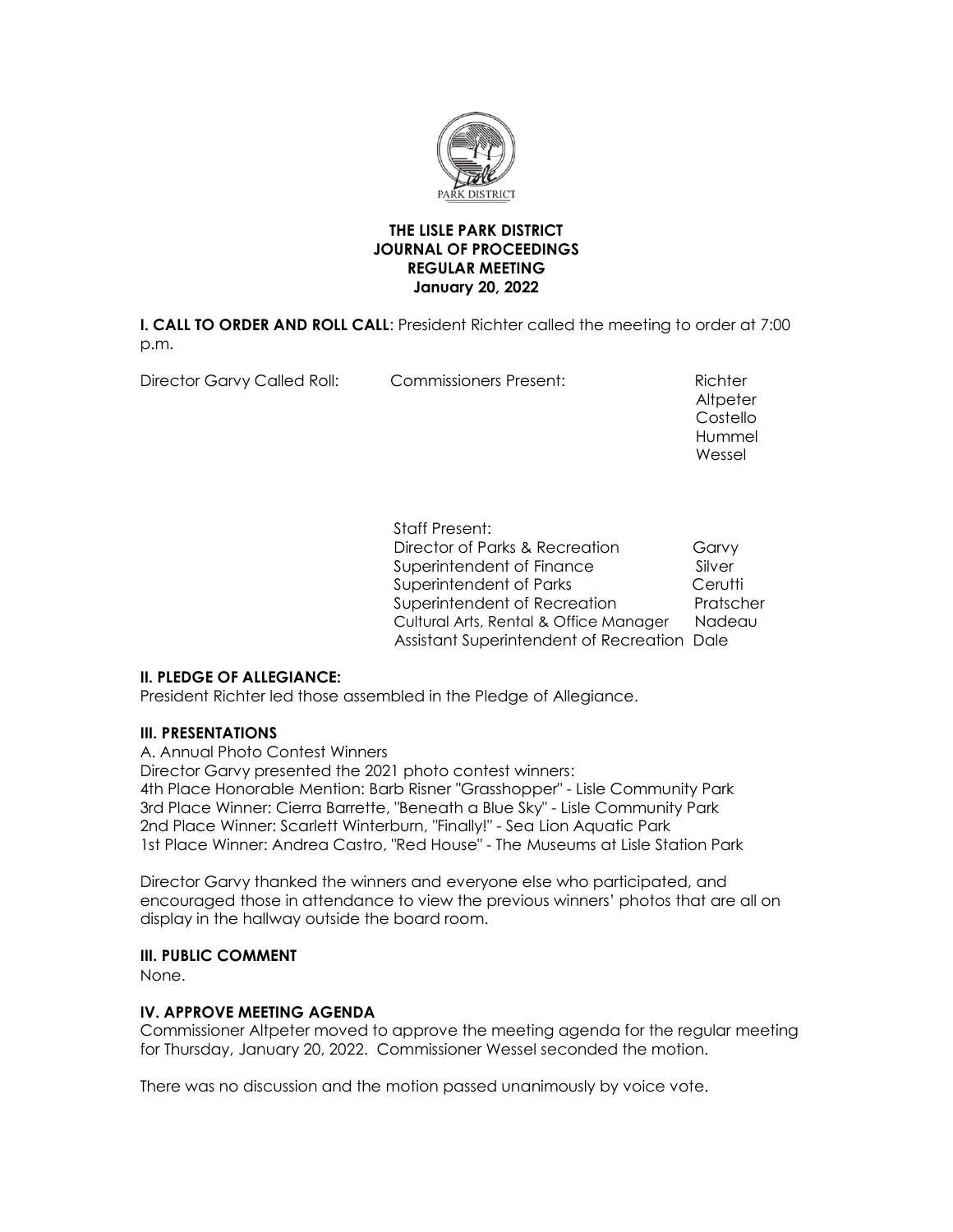# **V. CONSENT AGENDA ITEMS**

Commissioner Hummel asked to pull item C from the consent agenda. Commissioner Altpeter moved to approve consent agenda items A, B, D, E, F, G, H, I.

A. Approve Minutes of Special Meeting of December 16, 2021.

B. Approve Minutes of Regular Meeting of December 16, 2021.

D. Ordinance 22-01, an ordinance approving the disposal of personal property owned by the Lisle Park District.

E. Approve the purchase of a Morbark Eeger Beever Brush Chipper from Morbark Industries in the amount of \$90, 301.60.

F. Approve the purchase of one 2021 Chevy Silverado 1500 for \$33,179 from National Auto Fleet Group, Watsonville, CA.

G. Approve the purchase of one 2022 Ford Escape for \$25,535.28 from National Auto Fleet Group, Watsonville, CA.

H. Approve the purchase of Tate Woods Park playground equipment in the amount of \$38.507.85 from PlayPower LT Farmington, Inc.

I. Approve the purchase of Arbor View Park playground equipment in the amount of \$73,182.61 from PlayPower LT Farmington, Inc.

Commissioner Costello seconded the motion.

Roll Call: Ayes: Altpeter, Costello, Hummel, Wessel, Richter Nays: None. Abstain: None.

Motion passed unanimously by roll call vote.

C. Approve the January 2022 Voucher List in the amount of \$282,277.48.

Commissioner Altpeter moved to approve item C on the Consent Agenda, the January Voucher List in the amount of \$282,277.48. Commissioner Costello seconded the motion.

Commissioner Hummel asked Director Garvy what his spending authority is and what the threshold is to competitively bid a project. Director Garvy responded his spending authority \$10,000 and the bid threshold is \$25,000. Commissioner Hummel asked how R&D Tree Corporation is selected. Superintendent Cerutti responded the park district has used a number of tree services over the years and R&D has proven to be the most cost effective, responsive, and considerate when working in the parks. Commissioner Hummel stated he feels the tree work should have been bid out, saying the park district has paid over \$34,000 to R&D since October. Commissioner Altpeter stated the jobs did not all come up at the same time and they were all different and she doesn't think it would have been possible to bid all the tree work together when it isn't always known. President Richter agreed, saying you can't predict the scope of work for the future because you don't know when trees will die or need to be removed. Superintendent Cerutti stated the District budgets an annual cost per year, and some years we have less work needed and in some years we have more. Director Garvy stated it is hard to predict the scope of the work the District will need or the cost, saying often times site influences cost. Commissioner Hummel said he has a concern that this could be seen as bid stringing. Director Garvy said bid stringing is deliberately breaking one project into multiple projects to avoid the bid threshold, and in this case these were all individual projects at different times and different sites. Commissioner Costello stated it would be good to look at it as a preferred vendor, saying they do good work at a reasonable price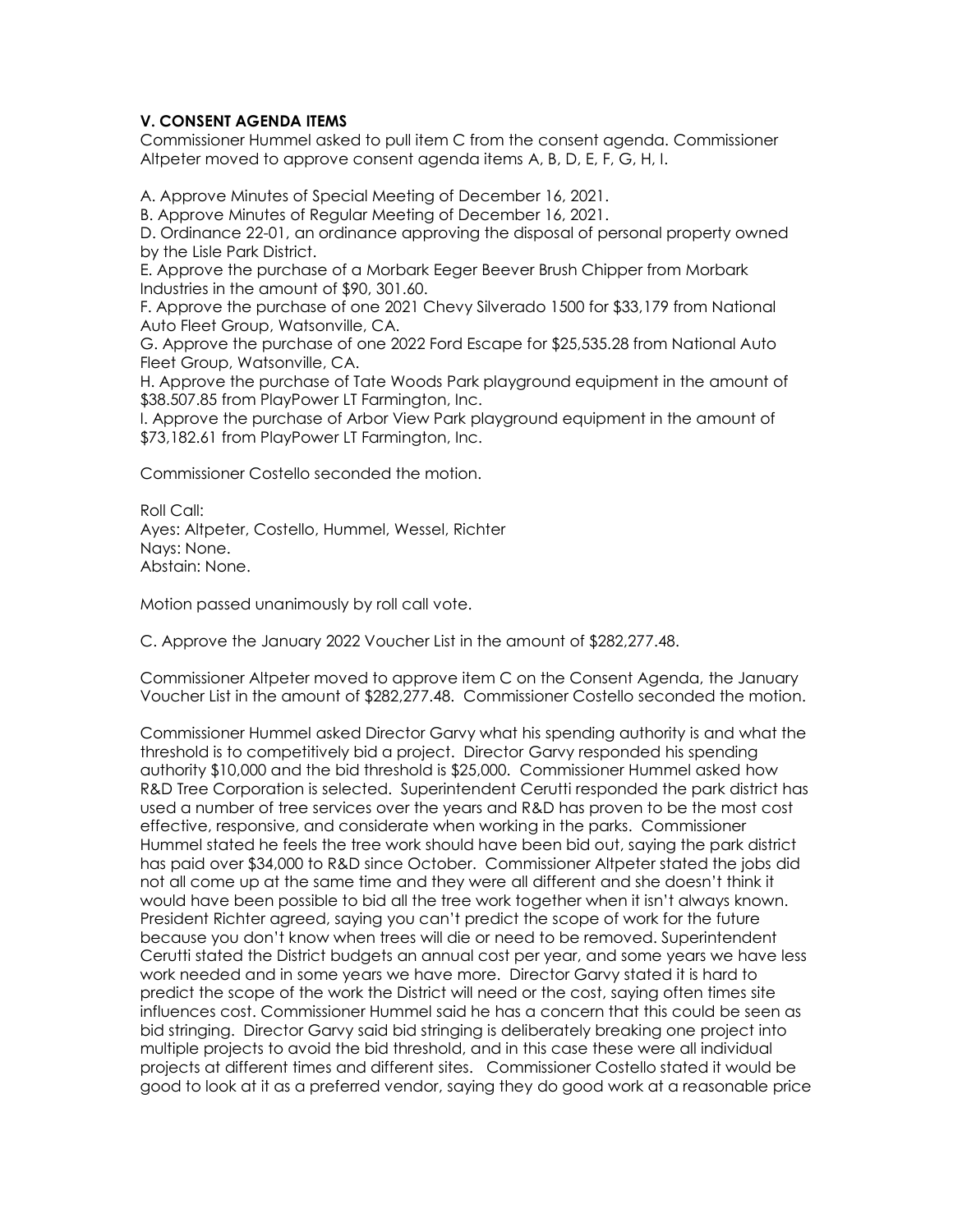and that's why they are used over and over. Director Garvy added if the board has any concerns he can run them by legal counsel.

President Richter stated if there is no more discussion, there is a motion and a second. There was no more discussion.

Roll Call: Ayes: Altpeter, Costello, Wessel, Richter Nays: None. Present: Hummel

Motion passed.

#### **VI. COMMUNICATIONS**

A. Illinois Association of Park Districts Research Survey

#### **VII. UNFINISHED BUSINESS**

President Richter stated before the board discusses the bond ordinance, he would like to address something regarding the memo Superintendent Silver prepared. He said Commissioner Hummel told staff it was adversarial and inappropriate to include the statement in the memo that he questioned the amount of the bond and that he has an issue with the park district buying its own bonds. President Richter said previous staff memos included similar language referencing any comments made and he thinks staff would have been damned if they did and damned if they didn't, saying Commissioner Hummel takes issue that his comments were included and would have taken issue had his comments not been included. He said that no matter what route staff took it would have been wrong in his eyes. Commissioner Hummel said his comments were in the meeting minutes and including them again in the cover memo was redundant. President Richter said Commissioner Hummel's approach with staff has been counterproductive and the way he addresses issues turns people against him and brings down the morale of everyone. President Richter said he knows Commissioner Hummel wants to get things done in his four years, but this is not the way to go about doing it.

Commissioner Costello said he compliments Commissioner Hummel for his eye for detail and said taxes and bonds are hard things to understand. He said Superintendent Silver is very good at his craft, sometimes the methods and recommendations he makes can be confusing, and while certain language can be difficult, we all need to be courteous and productive. President Richer added he knows Commissioner Hummel can get frustrated, but a friendly tone would go a lot further.

Commissioner Altpeter moved to approve Ordinance 22-02, an ordinance providing for the issue of \$1,284,000 Taxable General Obligation Limited Tax Park Bonds, Series 2022, of the District for the building, maintaining, improving, and protecting of the existing land and facilities of the Lisle Park District and for the payment of the expenses incident thereto, providing for the levy of a direct annual tax to pay the principal and interest on the bonds and authorizing the sale of the bonds to the Corporate Fund of the District.

Commissioner Wessel Seconded the motion.

President Richter asked if there was any discussion. Commissioner Hummel said his comments are the same as last time. Commissioner Wessel stated he has no problem with it and said by issuing the debt ourselves, the district saves more in interest payments to a third party than the cost of the golf course sign. Commissioner Costello said there are other advantages and cost savings such as more competitive rates.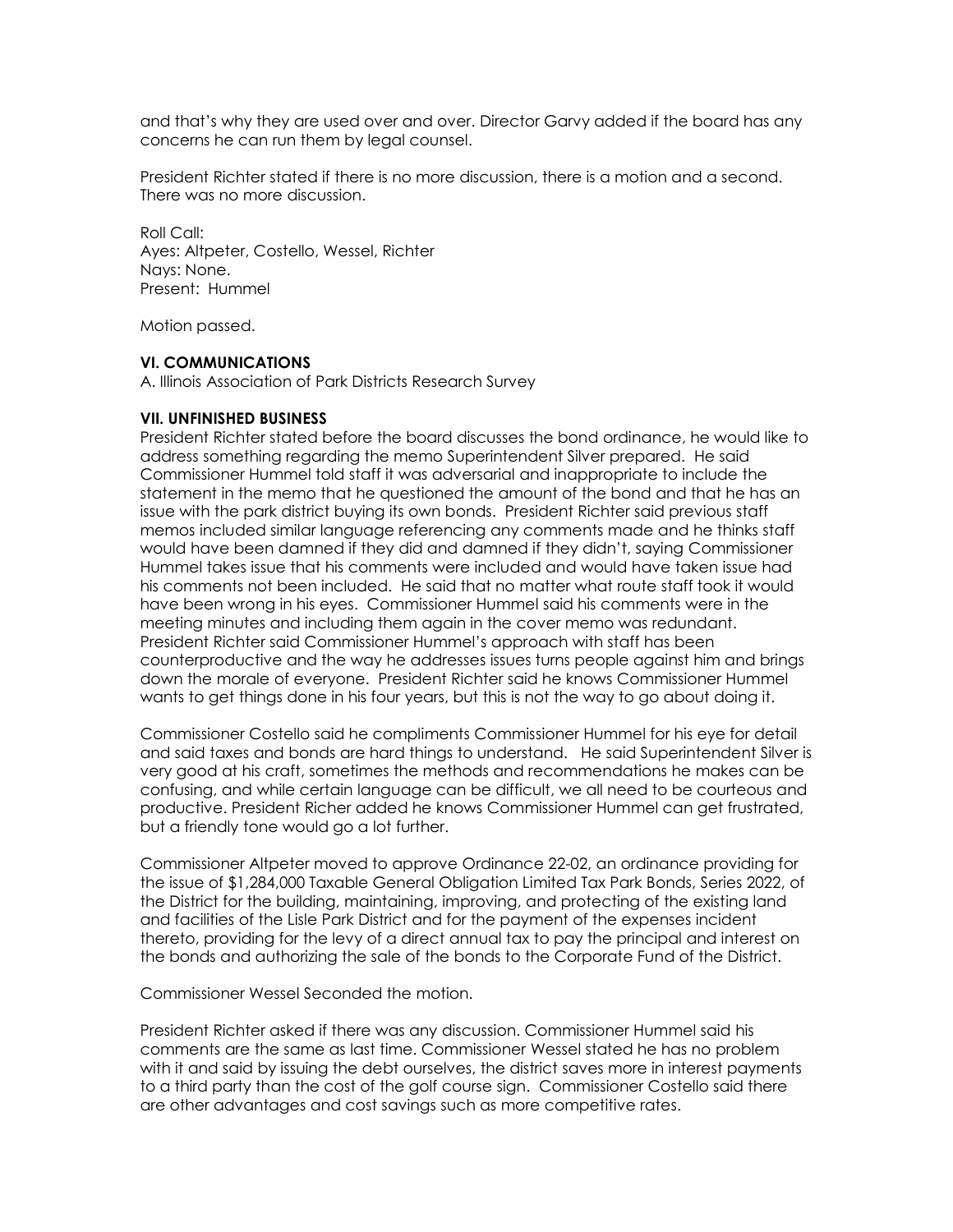Roll Call: Ayes: Altpeter, Wessel, Costello, Richter Nays: Hummel

Motion passed.

**VIII. NEW BUSINESS** None.

# **IX.STAFF REPORTS**

A. Strategic Master Plan Director Garvy reported staff's memo is in the packet and he would like direction on to what level the park board would like to be involved.

Commissioner Costello said he would be happy to volunteer to be part of the process of reviewing responses from consultants. Commissioner Wessel said he would like to help as well and as a new commissioner he thinks he can learn a lot from being involved.

Commissioner Altpeter stated she wants to make sure we provide some remote options to participate as an alternative to the in-person process, and she asked if inclusion and diversity initiatives will be considered. Director Garvy reported both concepts have been added to the Request document that will go out to prospective consultants.

Commissioner Hummel said he would like to interview the top three firms. Commissioner Altpeter stated she does not feel it is appropriate for the park board to be that involved in the vetting process and would rather see a committee make a recommendation to the whole board. Discussion ensued about which commissioners wanted to be part of the review committee.

Commissioner Hummel asked what the financial analysis of the plan would include. Director Garvy stated it will involve reviewing the District's budget, fund balances, capital replacement schedules, debt limits and more, compare them to industry best practices, and make recommendations for improved processes. Director Garvy said he wants the plan to be community driven and we need participants who are not all park district users, but to get those who do not use park district services and those who have been critical of the park district in the past to be involved. Commissioner Hummel said he wants to make sure fees and property taxes are discussed.

After some discussion, the board reached consensus that Commissioners Costello and Wessel will join administrative staff on an internal committee that will collect and review all responses and make a presentation at the February board meeting on who the committee recommends be interviewed and with whom a fee be negotiated. Director Garvy stated at the February meeting, the Board can direct staff on next steps.

#### B. Review of Lisle Park District Investment Policy

Commissioner Costello asked Superintendent Silver of a broad overview of collateralization. Superintendent Silver explained collateralization and asked if there were any questions about that or anything else in the policy. There were none.

#### **X.PARTNERS FOR PARKS REPORT**

The Partners for Parks Report is included in the Board Packet. Director Garvy reported the foundation is currently planning on selling beverages at the Summer Entertainment Series to raise funds for the foundation. He said last year, the board had expressed interest in